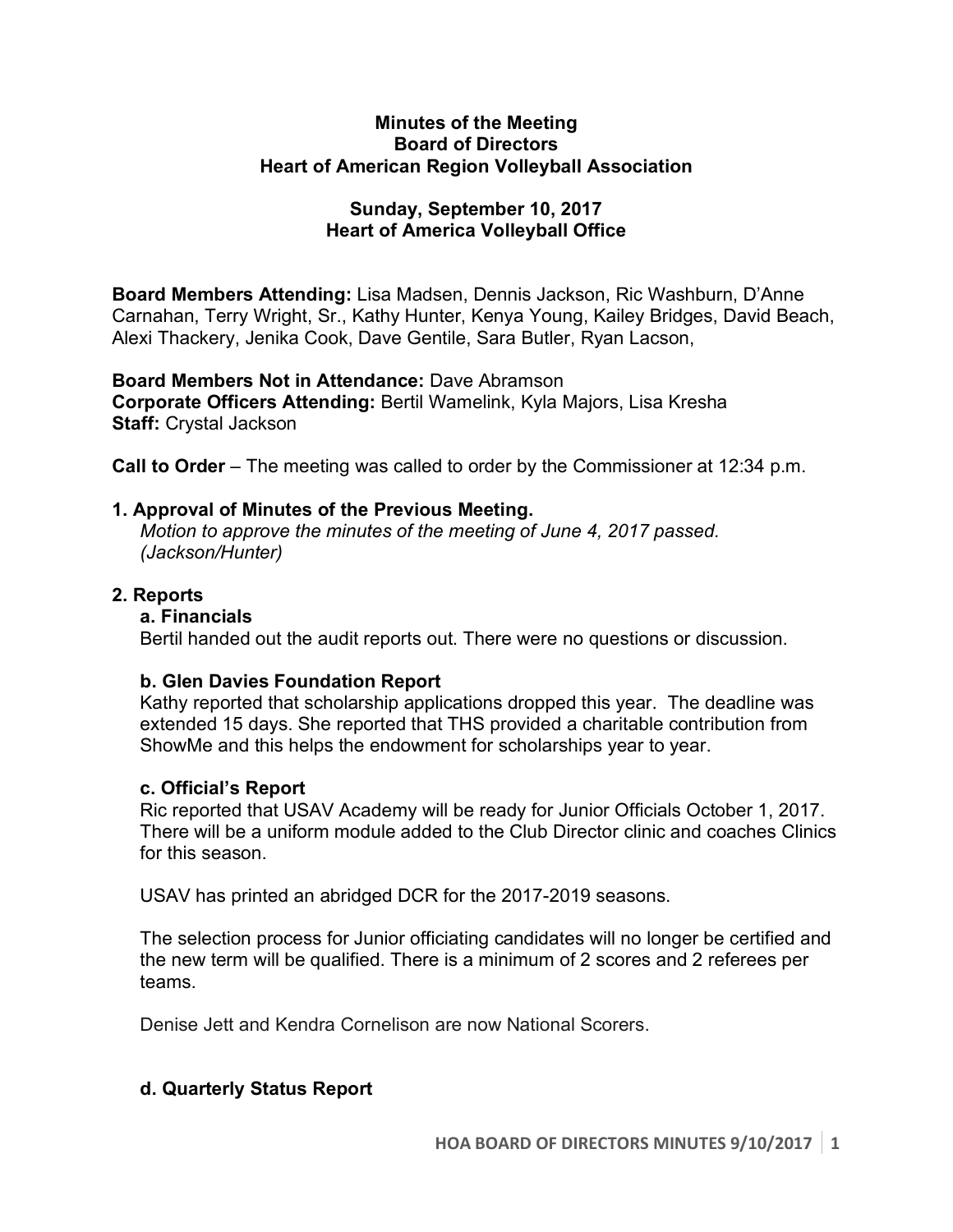Bertil reported that the office bathrooms would be remodeled some time in October.

Lisa reported that the Kansas City Club Director meetings had positive responses. There were only 23 clubs that came to the meeting out of 250. Bertil and Lisa will travel to Wichita next weekend to meet with club directors.

## **e. Other Reports**

Terry Wright reported on Adult Outdoor tournaments. We have 48 HOA teams in the 45<sup>th</sup> Annual Motherlode Tournament. In the men's 60 Sand Terry and Dennis set a record for the oldest match in Motherlode history in 281 years.

*The motion to approve the reports as a group was accepted. (Carnahan/Wright) The motion passed.*

## **3. Old Business**

## **a. Coaches Officiating when R1 Provided**

*A motion was made for all 2017-2018 Heart of America events when and R1 is provided the coach must be the R2 or active scorer (Washburn/Young) The motion passed.*

## **4. New Business**

## **a. Conflict of Interest**

Bertil provided each board member with the Conflict of Interest Policy. Each board member signed and returned their copy to Kyla.

## **b. Gold Standard**

Some discussion was mentioned to adjust the requirements for this program but the board wants to keep it how it is for another year. Bertil will report in December about a plan on how to improve the Gold Standard Club requirements.

## **c. Audit**

Rick from Novak Birks came to report about the Audit Report.

*A motion to approve the Audit Report. (Hunter/Washburn) The motion passed.*

#### **d. Commitment Date**

The Commitment Date for the 2018-2019 season is set for July 15, 2018.

## **e. Stipends**

*A motion for a 10% increase for all board members to the nearest dollar starting September 1, 2017 (Hunter/Gentile) The motion passed*.

## **f. Should we allow parents to be Qualified Officials**

*A motion was made to allow registered parents to be qualified officials for their club (Washburn/Thackery) 3 opposed, The motion passed.*